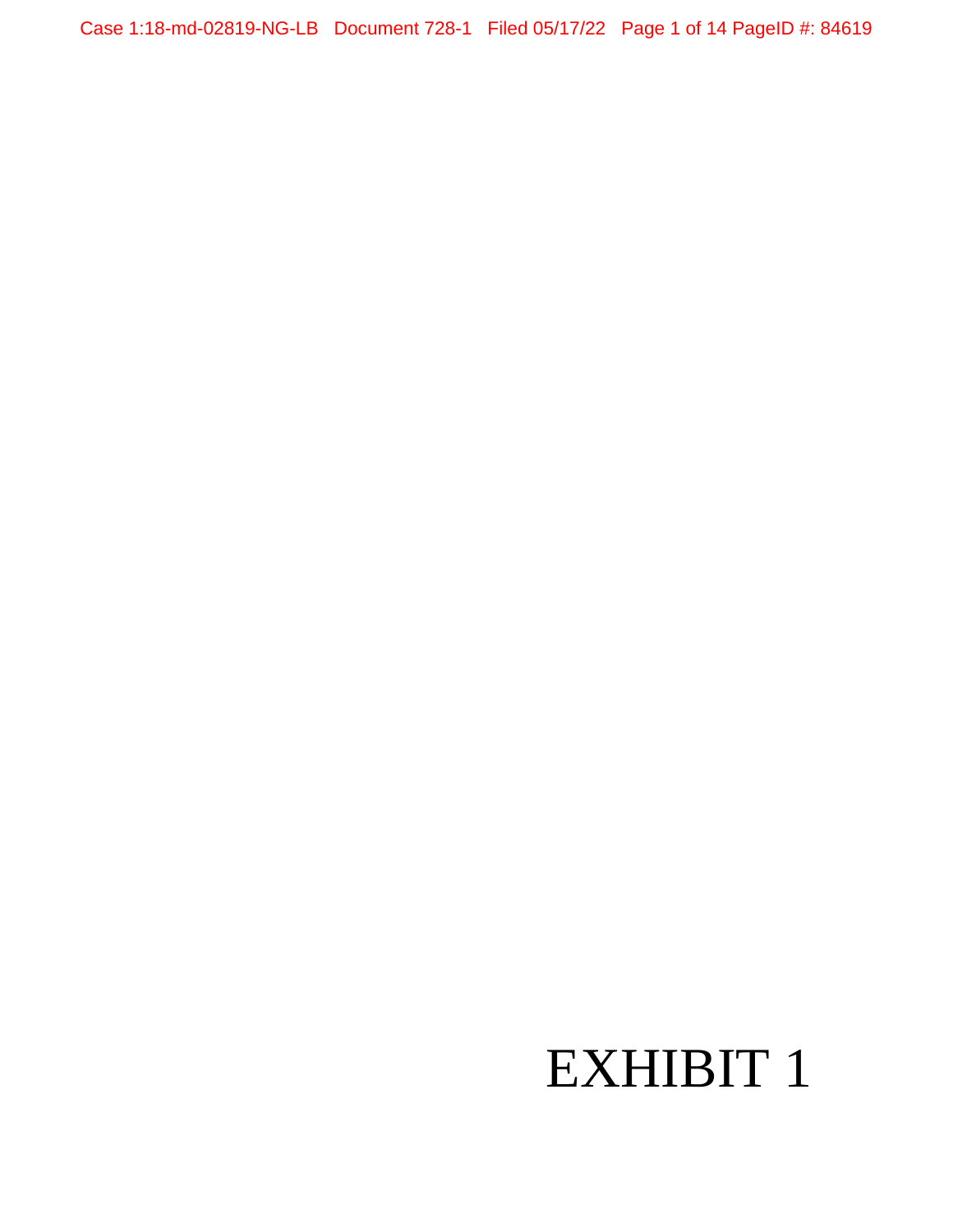#### **IN THE UNITED STATES DISTRICT COURT EASTERN DISTRICT OF NEW YORK**

IN RE RESTASIS (CYCLOSPORINE OPHTHALMIC EMULSION) ANTITRUST LITIGATION

Case No. 18-MD-2819 (NG) (LB) Honorable Nina Gershon

#### **DECLARATION OF ERIC J. MILLER REGARDING (A) REPORT ON REQUESTS FOR EXCLUSION RECEIVED; AND (B) ADMINISTRATIVE FEES AND EXPENSES**

I, Eric J. Miller, declare as follows:

1. I am the Senior Vice President of A.B. Data, Ltd.'s Class Action Administration Company ("A.B. Data"), whose corporate office is located in Milwaukee, Wisconsin. My business address is 5080 PGA Boulevard, Suite 209, Palm Beach Gardens, FL 33418, and my telephone number is 561-336-1801.

2. I submit this Declaration at the request of Class Counsel in connection with the above-referenced action (the "Action"). This Declaration is based upon my personal knowledge and upon information provided by my associates and staff members. I have personal knowledge of the facts set forth herein and, if called as a witness, could and would testify competently thereto.

#### **REPORT ON REQUESTS FOR EXCLUSION**

3. The notices informed class members that if they want to exclude themselves from the Class, they must send an email or mail a letter stating that they want to exclude themselves from the Class by May 3, 2022.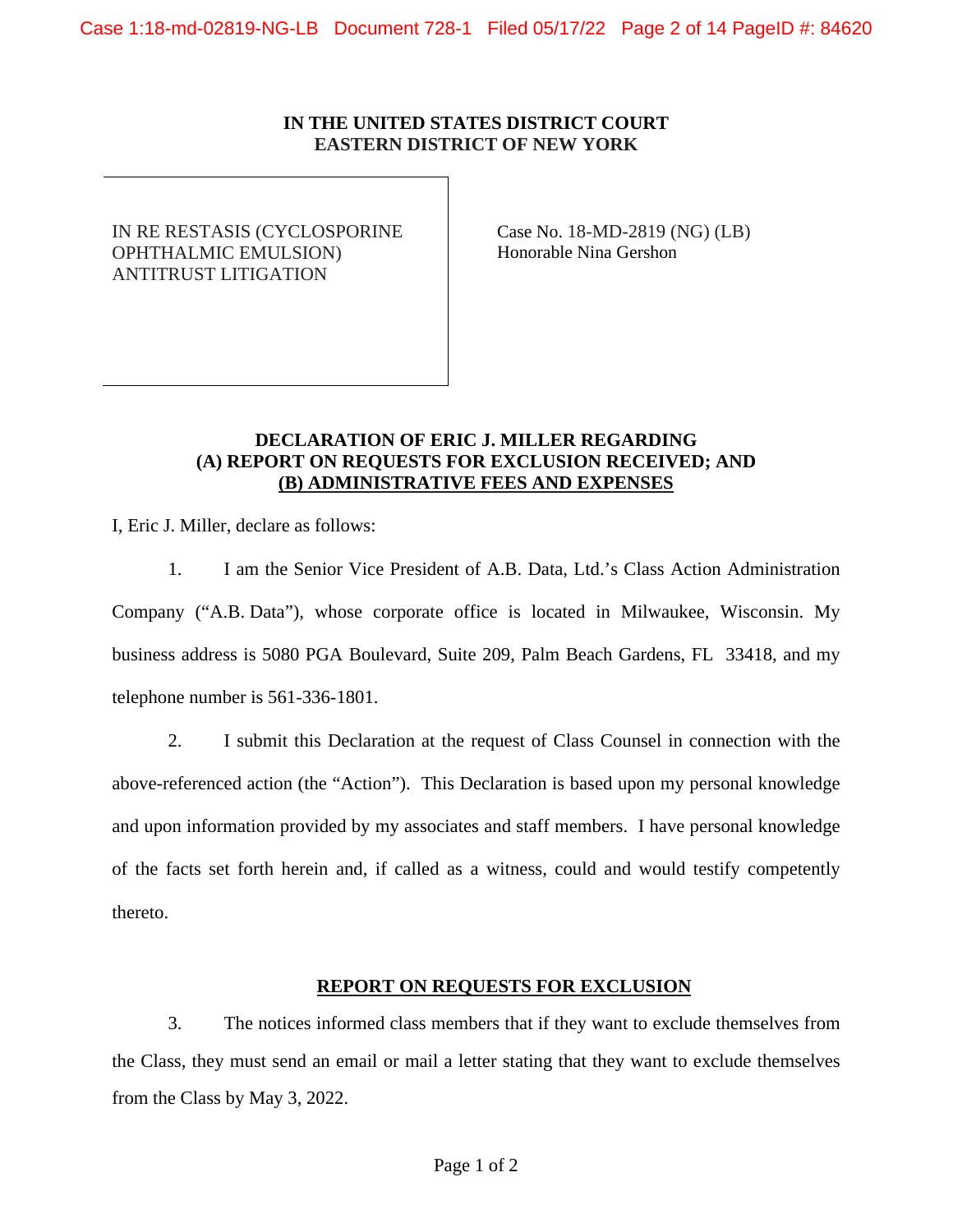4. As of the date of this Declaration, A.B. Data has received five (5) requests for exclusion. A list of the requests for exclusion are attached hereto as **Exhibit A**.

#### **ADMINISTRATIVE FEES AND EXPENSES**

5. A.B. Data agreed to be Notice and Claims Administrator in exchange for payment of its fees and expenses. Class Counsel received invoices for all of the work A.B. Data performed with respect to the administration of the Settlement. A.B. Data has incurred fees and expenses in the amount of \$496,177.86 through April 30, 2022. Copies of the invoice are attached hereto as Exhibit B. To date A.B. Data has not received payment. Going forward, A.B. Data anticipates that it will incur an additional \$250,000 in connection with processing and validating claims and with the distribution of the net proceeds of the Settlement Fund. Actual costs will be largely dependent on the amount of work needed to finalize the claims processing.

I declare under penalty of perjury that the foregoing is true and correct.

Executed this 17th day of May 2022.

Eric J. Miller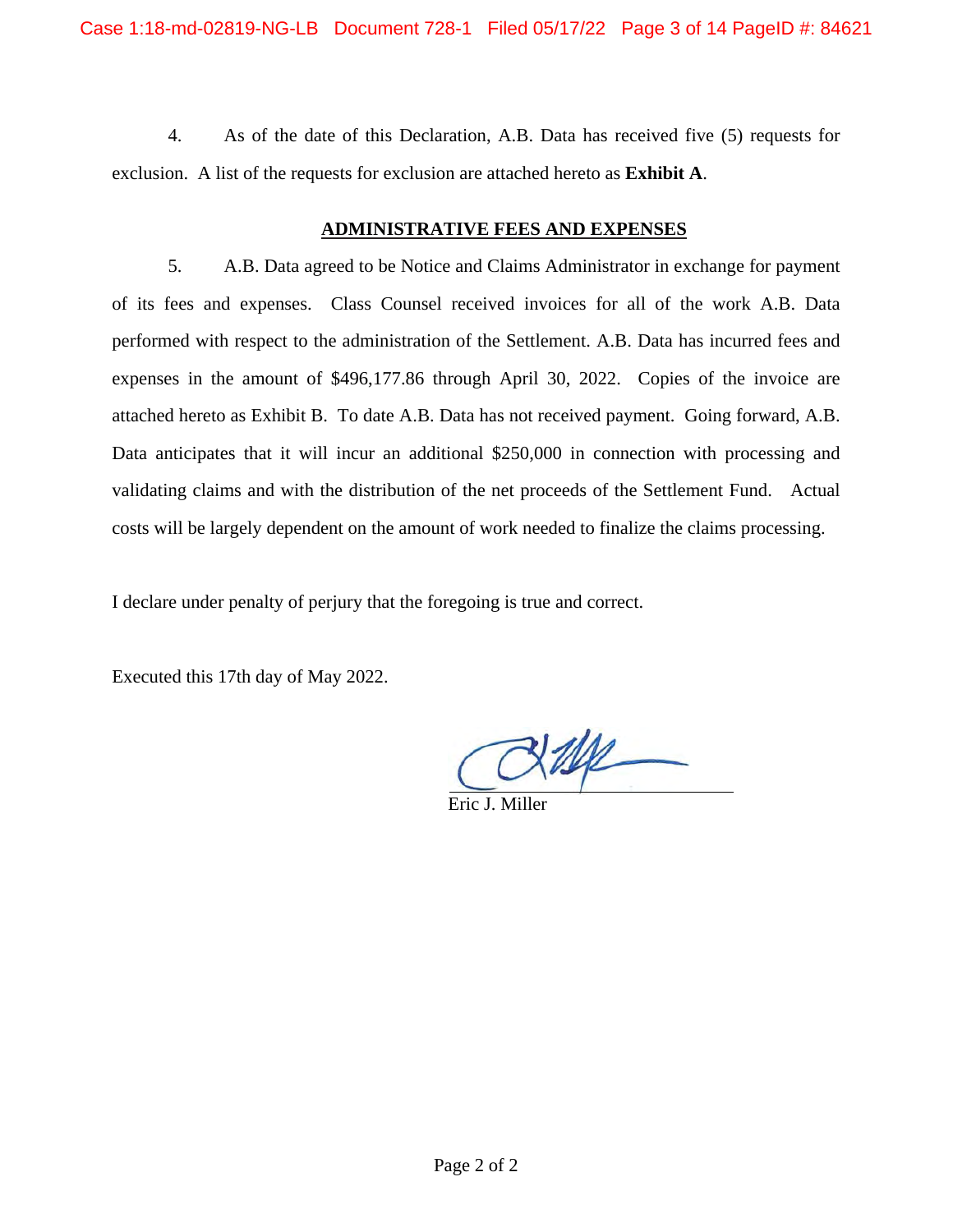## EXHIBIT A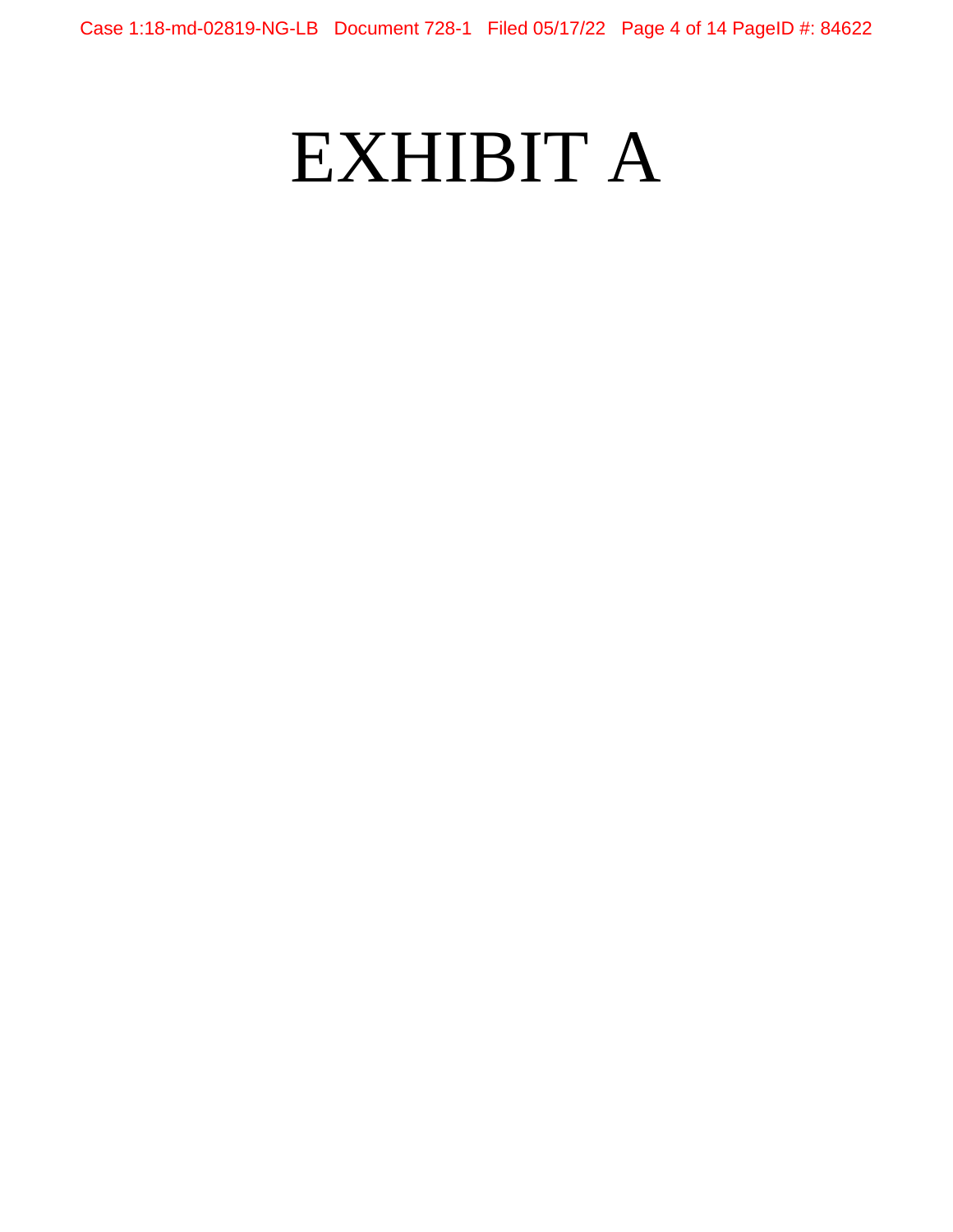## *In re Restasis (Cyclosporine Ophthalmic Emulsion) Antitrust Litigation Case No. 18-MD-2819 (NG) (LB)* **Exclusion Report**

| Name 1                                   | <b>Exclusion ID#</b> | <b>Postmark Date</b> |
|------------------------------------------|----------------------|----------------------|
| 1. Accusoft                              | 149421835            | 2/14/2022            |
| 2. Central Painting & Sandblasting, Inc. | 149421836            | 3/2/2022             |
| 3. Donegal Insurance Group               | 149421837            | 3/24/2022            |
| 4. Citation Oil & Gas Corp.              | 149421839            | 4/8/2022             |
| 5. U.S. Bancorp                          | 149421840            | 4/22/2022            |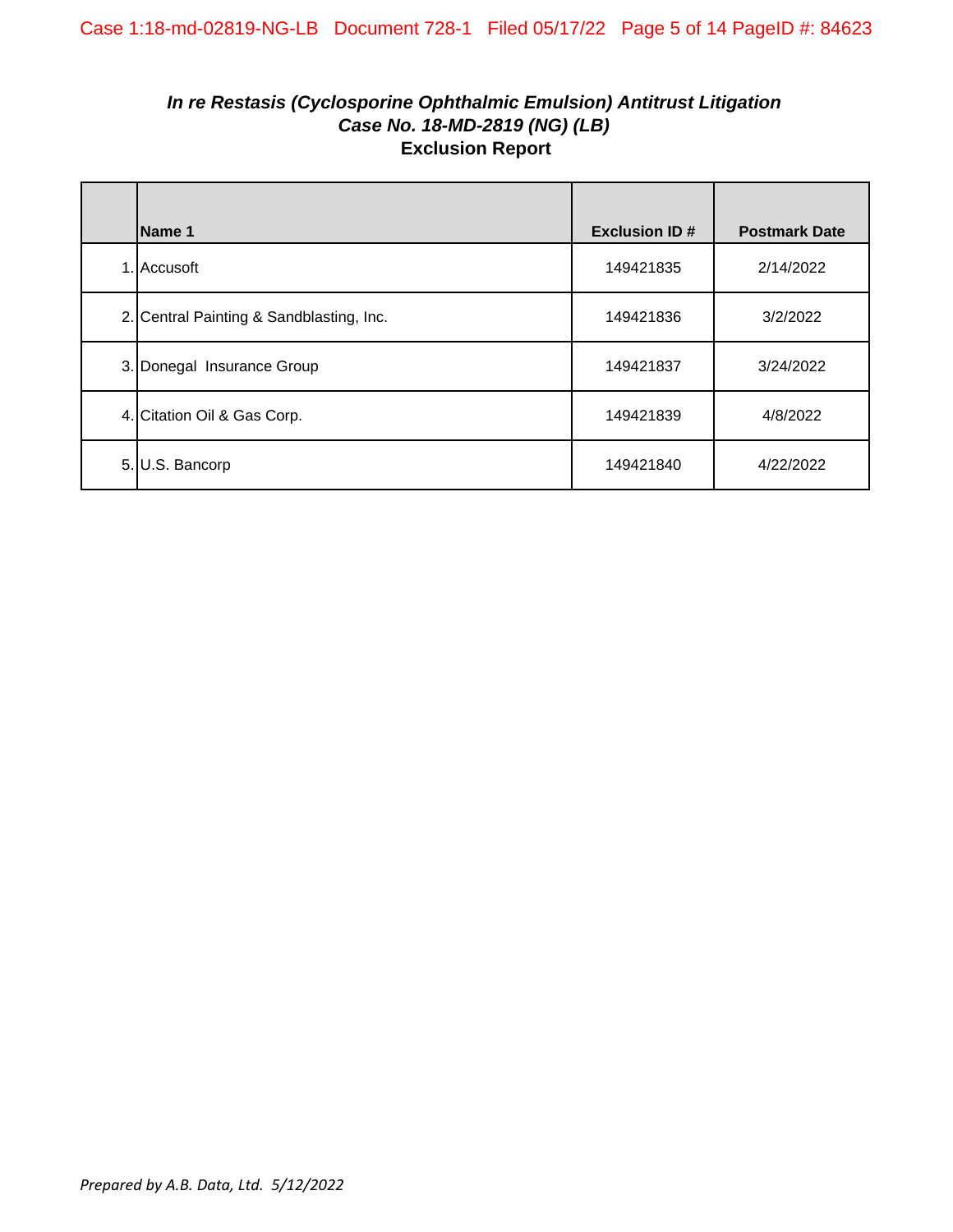# EXHIBIT B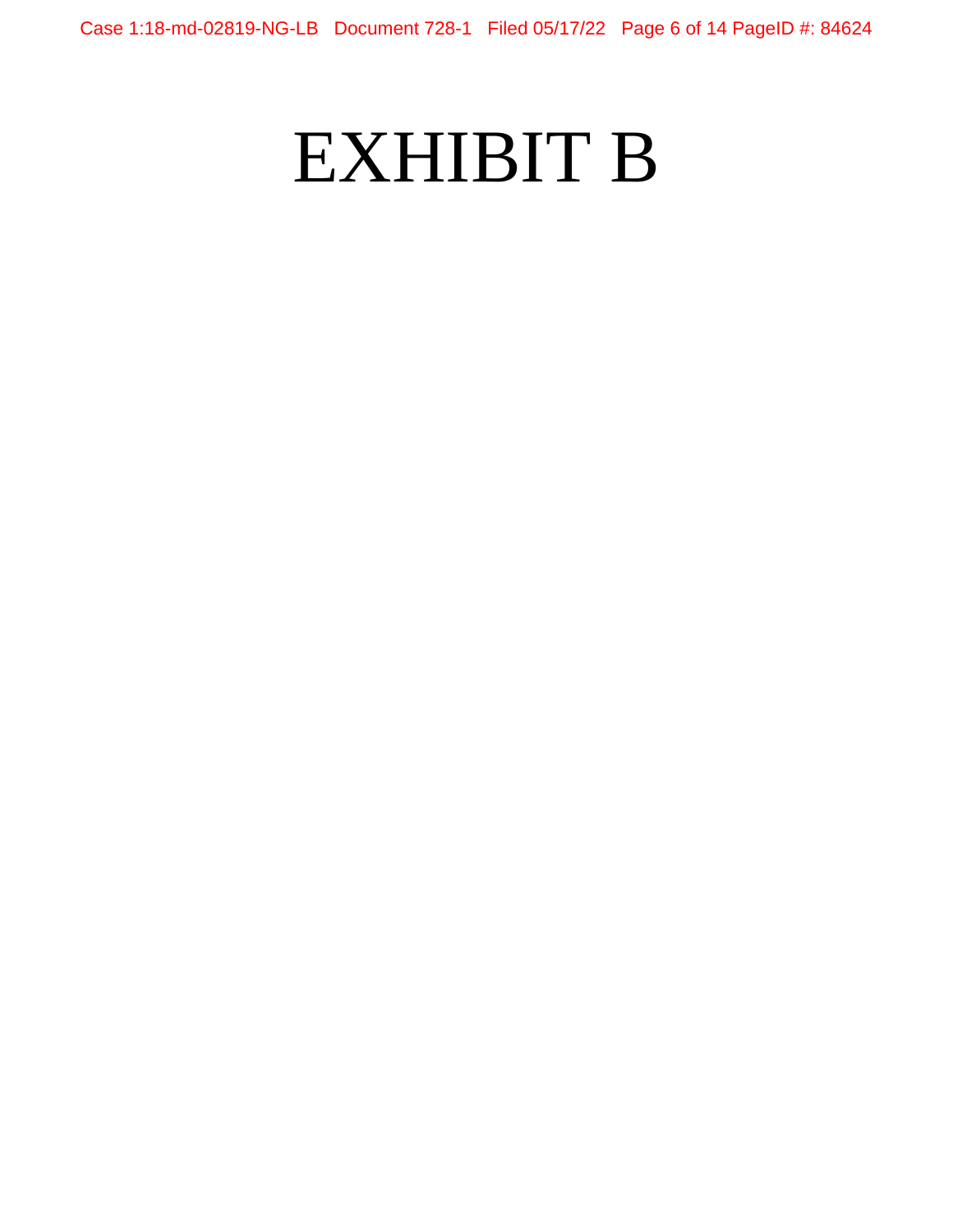## Case 1:18-md-02819-NG-LB Document 728-1 Filed 05/17/22 Page 7 of 14 PageID #: 84625

A.B. DATA, LTD.

600 A. B. Data Drive Milwaukee, WI 53217 414-961-7523 accounting@abdataclassaction.com abdataclassaction.com Class Action Administration



|                                   |                | <b>INVOICE</b> | INV000302027 |
|-----------------------------------|----------------|----------------|--------------|
| LIEFF. CABRASER. HEIMANN &        |                | PAGE           | 1/1          |
| BERNSTEIN, LLP.                   |                | <b>DATE</b>    | 10/31/2021   |
| <b>10 ROCKEFELLER PLAZA</b>       |                | <b>CLIENT</b>  | 905000       |
| 12TH FLOOR<br>NEW YORK, NY, 10020 |                |                |              |
| USA                               | <b>INVOICE</b> |                |              |

#### INVOICE

#### JOB 54352 In Re: Restasis Antitrust Litigation

| <b>DESCRIPTION</b>                            | <b>QTY</b> | <b>PRICE</b> | <b>AMOUNT</b> |
|-----------------------------------------------|------------|--------------|---------------|
| Dynamic Website Maintenance/Hosting (Monthly) |            | 175.00       | \$175.00      |
| Interactive Voice Response (IVR) (Per Minute) |            | 0.44         | \$2.20        |
| CSRs/Live Operators (Per Hour)                | 0.25       | 48.00        | \$12.00       |
| 800 Number Charges (Per Minute)               | 14         | 0.12         | \$1.68        |
| IVR and Line Maintenance (Monthly)            |            | 100.00       | \$100.00      |

PO Box 170062, Milwaukee, WI 53217 Make checks payable to A.B. DATA, LTD. MAIL CHECKS TO SEND WIRES TO

US BANK, N.A. 400 W. Brown Deer Road, Bayside, WI 53217 Routing Number 075000022 Account Number 182377466541 (AB Data, Ltd.) Swift Code USBKUS44IMT

TOTAL \$290.88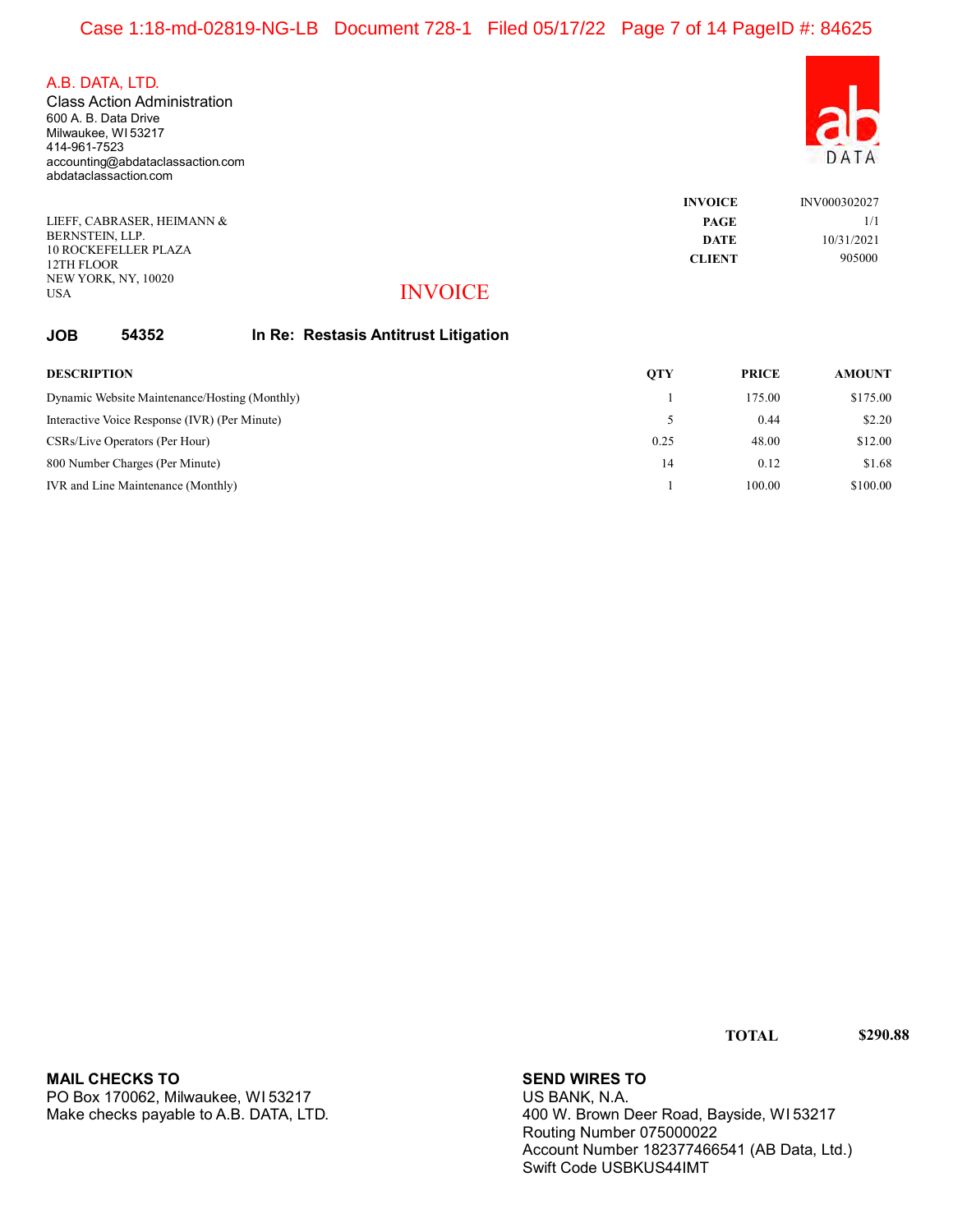## Case 1:18-md-02819-NG-LB Document 728-1 Filed 05/17/22 Page 8 of 14 PageID #: 84626

A.B. DATA, LTD.

600 A. B. Data Drive Milwaukee, WI 53217 414-961-7523 accounting@abdataclassaction.com abdataclassaction.com Class Action Administration



|                                           |                | <b>INVOICE</b> | INV000302127 |
|-------------------------------------------|----------------|----------------|--------------|
| LIEFF. CABRASER. HEIMANN &                |                | <b>PAGE</b>    | 1/1          |
| BERNSTEIN, LLP.                           |                | <b>DATE</b>    | 11/30/2021   |
| <b>10 ROCKEFELLER PLAZA</b><br>12TH FLOOR |                | <b>CLIENT</b>  | 905000       |
| NEW YORK, NY, 10020                       |                |                |              |
| <b>USA</b>                                | <b>INVOICE</b> |                |              |

#### INVOICE

#### JOB 54352 In Re: Restasis Antitrust Litigation

| <b>DESCRIPTION</b>                            | <b>OTY</b> | <b>PRICE</b> | <b>AMOUNT</b> |
|-----------------------------------------------|------------|--------------|---------------|
| Dynamic Website Maintenance/Hosting (Monthly) |            | 175.00       | \$175.00      |
| Interactive Voice Response (IVR) (Per Minute) |            | 0.44         | \$2.64        |
| 800 Number Charges (Per Minute)               | 16         | 0.12         | \$1.92        |
| IVR and Line Maintenance (Monthly)            |            | 100.00       | \$100.00      |

| MAIL CHECKS TO                         |
|----------------------------------------|
| PO Box 170062, Milwaukee, WI 53217     |
| Make checks payable to A.B. DATA, LTD. |

#### **SEND WIRES TO**

US BANK, N.A. 400 W. Brown Deer Road, Bayside, WI 53217 Routing Number 075000022 Account Number 182377466541 (AB Data, Ltd.) Swift Code USBKUS44IMT

TOTAL \$2 9.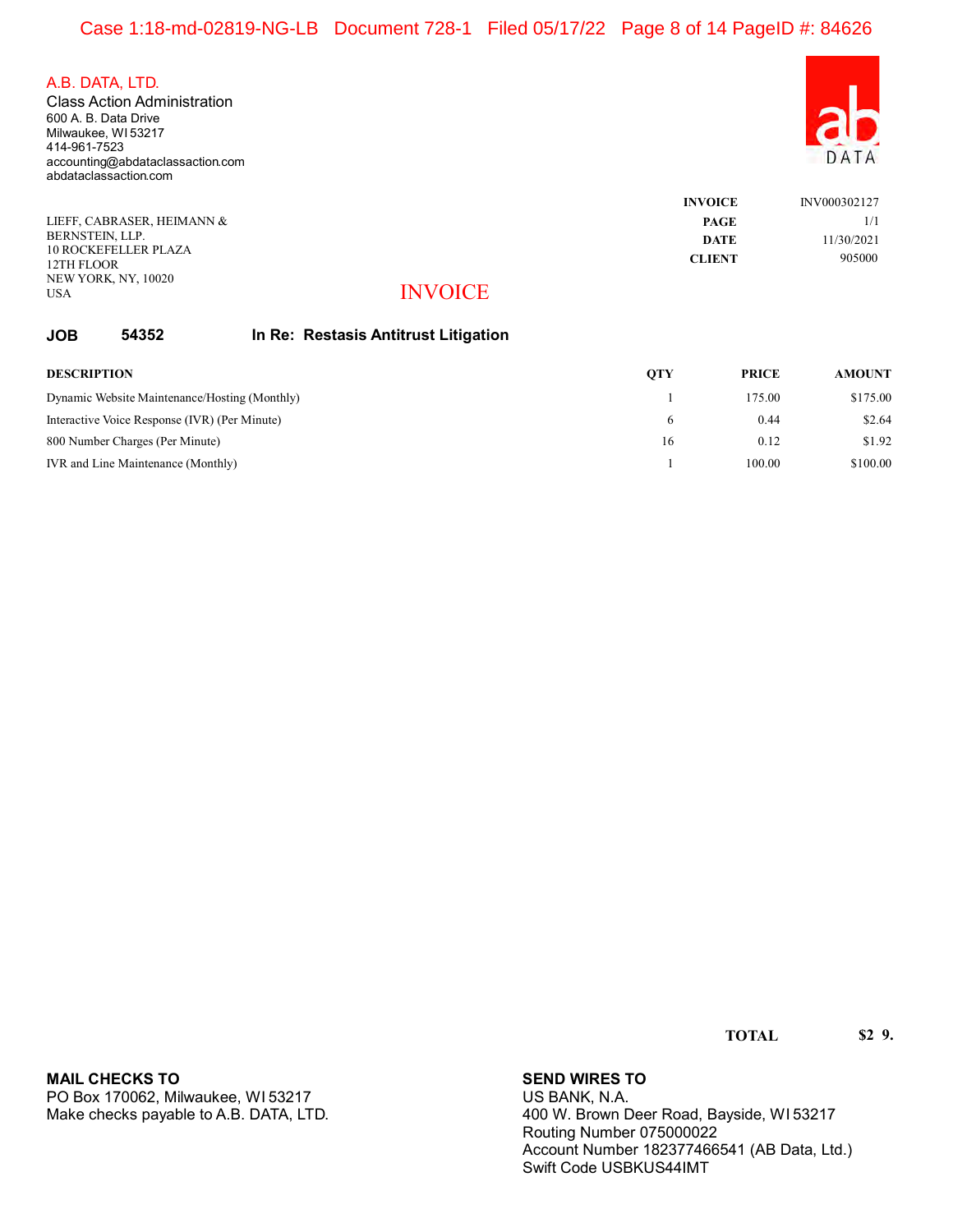## Case 1:18-md-02819-NG-LB Document 728-1 Filed 05/17/22 Page 9 of 14 PageID #: 84627

A.B. DATA, LTD.

600 A. B. Data Drive Milwaukee, WI 53217 414-961-7523 accounting@abdataclassaction.com abdataclassaction.com Class Action Administration



|                                           |                | <b>INVOICE</b> | INV000302185 |
|-------------------------------------------|----------------|----------------|--------------|
| LIEFF. CABRASER. HEIMANN &                |                | <b>PAGE</b>    | 1/1          |
| BERNSTEIN, LLP.                           |                | <b>DATE</b>    | 12/31/2021   |
| <b>10 ROCKEFELLER PLAZA</b><br>12TH FLOOR |                | <b>CLIENT</b>  | 905000       |
| NEW YORK, NY, 10020                       |                |                |              |
| <b>USA</b>                                | <b>INVOICE</b> |                |              |

#### INVOICE

#### JOB 54352 In Re: Restasis Antitrust Litigation

| <b>DESCRIPTION</b>                            | OTY | <b>PRICE</b> | <b>AMOUNT</b> |
|-----------------------------------------------|-----|--------------|---------------|
| Dynamic Website Maintenance/Hosting (Monthly) |     | 175.00       | \$175.00      |
| Interactive Voice Response (IVR) (Per Minute) |     | 0.44         | \$0.88        |
| 800 Number Charges (Per Minute)               | 14  | 0.12         | \$1.68        |
| IVR and Line Maintenance (Monthly)            |     | 100.00       | \$100.00      |

| MAIL CHECKS TO                         |
|----------------------------------------|
| PO Box 170062, Milwaukee, WI 53217     |
| Make checks payable to A.B. DATA, LTD. |

#### **SEND WIRES TO**

US BANK, N.A. 400 W. Brown Deer Road, Bayside, WI 53217 Routing Number 075000022 Account Number 182377466541 (AB Data, Ltd.) Swift Code USBKUS44IMT

TOTAL \$2 .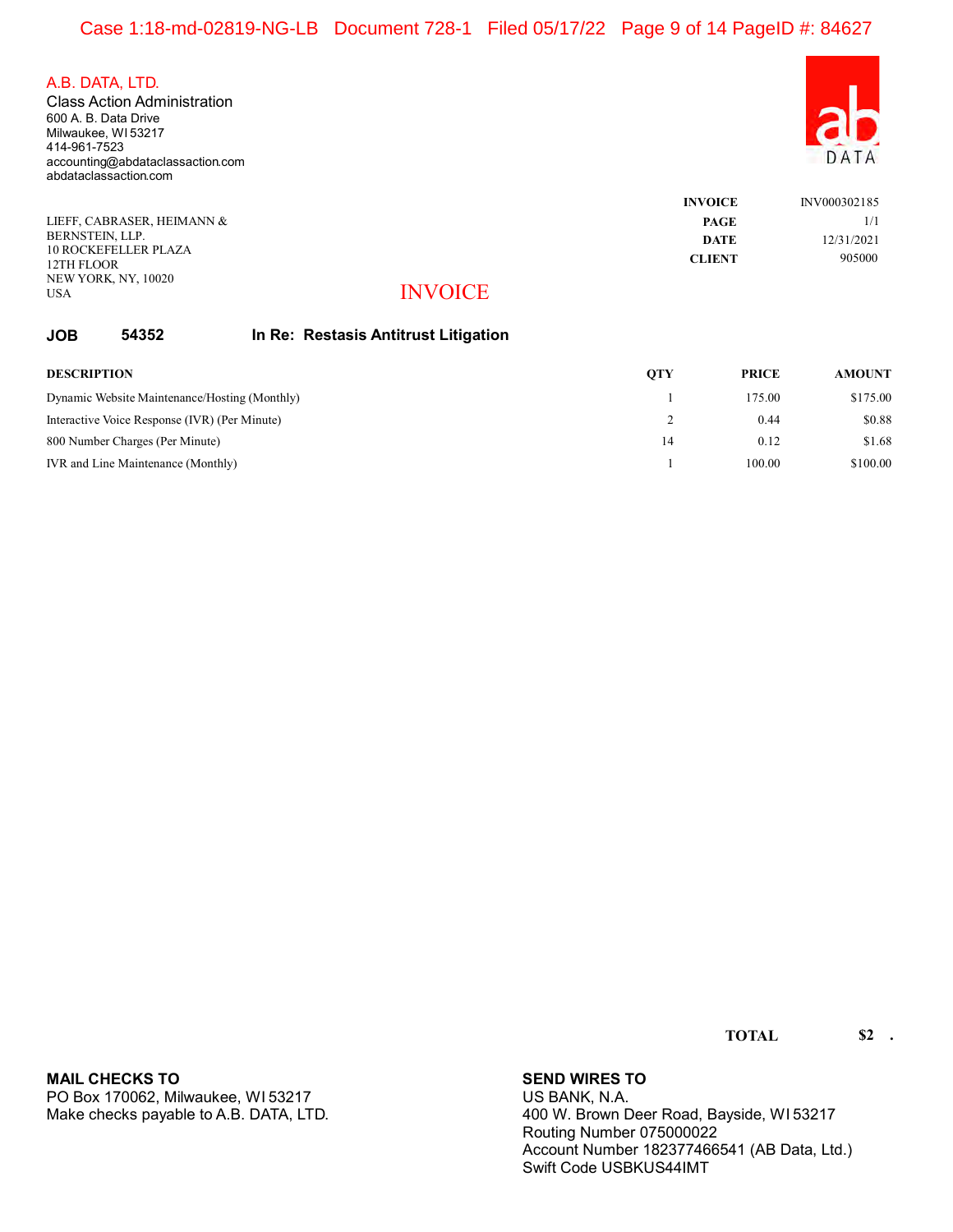600 A. B. Data Drive Milwaukee, WI 53217 414-961-7523 accounting@abdataclassaction.com abdataclassaction.com Class Action Administration

| ) A<br>F | ГA |
|----------|----|

|                            |                | <b>INVOICE</b> | INV000302357 |
|----------------------------|----------------|----------------|--------------|
| LIEFF, CABRASER, HEIMANN & |                | <b>PAGE</b>    | 1/1          |
| BERNSTEIN, LLP.            |                | <b>DATE</b>    | 1/31/2022    |
| 10 ROCKEFELLER PLAZA       |                | <b>CLIENT</b>  | 905000       |
| 12TH FLOOR                 |                |                |              |
| NEW YORK, NY, 10020        |                |                |              |
| <b>USA</b>                 | <b>INVOICE</b> |                |              |

#### INVOICE

#### JOB 54352 In Re: Restasis Antitrust Litigation

| <b>DESCRIPTION</b>                            | <b>QTY</b> | <b>PRICE</b> | <b>AMOUNT</b> |
|-----------------------------------------------|------------|--------------|---------------|
| Pro ect Management (Hourly)                   | 9.75       | 165.00       | \$1,608.75    |
| System Support (Hourly)                       | 0.25       | 175.00       | \$43.75       |
| uality Assurance (Hourly)                     | 0.25       | 150.00       | \$37.50       |
| Sta (Hourly)                                  | 5.50       | 95.00        | \$522.50      |
| Dynamic Website Maintenance/Hosting (Monthly) |            | 175.00       | \$175.00      |
| Interactive Voice Response (IVR) (Per Minute) | 3          | 0.44         | \$1.32        |
| CSRs/Live Operators (Per Hour)                | 1.50       | 48.00        | \$72.00       |
| 800 Number Charges (Per Minute)               | 6          | 0.12         | \$0.72        |
| IVR and Line Maintenance (Monthly)            |            | 100.00       | \$100.00      |
| Electronic Storage (Per Page/Per Month)       |            | 53.260       | \$53.26       |

PO Box 170062, Milwaukee, WI 53217 Make checks payable to A.B. DATA, LTD. MAIL CHECKS TO **SEND WIRES TO** 

US BANK, N.A. 400 W. Brown Deer Road, Bayside, WI 53217 Routing Number 075000022 Account Number 182377466541 (AB Data, Ltd.) Swift Code USBKUS44IMT

TOTAL \$2 .80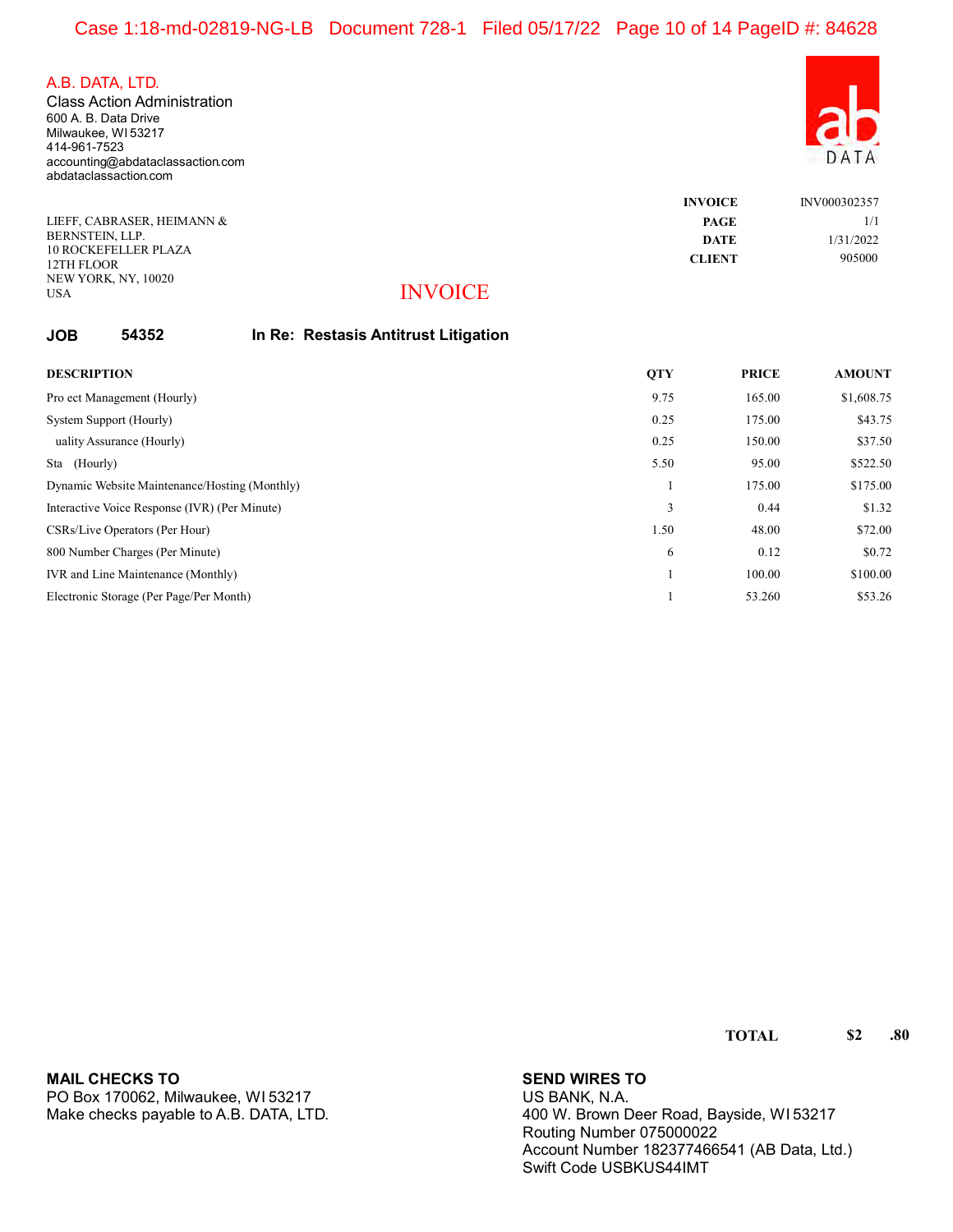USA

600 A. B. Data Drive Milwaukee, WI 53217 414-961-7523 accounting@abdataclassaction.com abdataclassaction.com Class Action Administration

| š |  |
|---|--|

|                                        | <b>INVOICE</b> | INV000302445 |
|----------------------------------------|----------------|--------------|
| LIEFF. CABRASER. HEIMANN &             | <b>PAGE</b>    | 1/1          |
| BERNSTEIN, LLP.                        | <b>DATE</b>    | 2/28/2022    |
| 10 ROCKEFELLER PLAZA<br>12TH FLOOR     | <b>CLIENT</b>  | 905000       |
| NEW YORK, NY, 10020<br>__ __ _ _ _ _ _ |                |              |

## INVOICE

#### JOB 54352 In Re: Restasis Antitrust Litigation

| <b>DESCRIPTION</b>                            | <b>QTY</b> | <b>PRICE</b> | <b>AMOUNT</b> |
|-----------------------------------------------|------------|--------------|---------------|
| Pro ect Management (Hourly)                   | 7.50       | 165.00       | \$1,237.50    |
| System Support (Hourly)                       | 42.75      | 175.00       | \$7,481.25    |
| uality Assurance (Hourly)                     | 13.00      | 150.00       | \$1,950.00    |
| Sta (Hourly)                                  | 41.75      | 95.00        | \$3,966.25    |
| Printing and Mailing o Notice Postcards       | 50,000     | 0.1500       | \$7,500.00    |
| Postage Notice Postcards                      |            | 13,436.6200  | \$13,436.62   |
| Media Notice PR Ne s ire                      |            | 3,005.00     | \$3,005.00    |
| Dynamic Website Maintenance/Hosting (Monthly) |            | 175.00       | \$175.00      |
| Interactive Voice Response (IVR) (Per Minute) | 64         | 0.44         | \$28.16       |
| CSRs/Live Operators (Per Hour)                | 5.50       | 48.00        | \$264.00      |
| 800 Number Charges (Per Minute)               | 83         | 0.12         | \$9.96        |
| IVR and Line Maintenance (Monthly)            |            | 100.00       | \$100.00      |
| Document Imaging                              | 46         | 0.15         | \$6.90        |
| Electronic Storage (Per Page/Per Month)       |            | 15.952       | \$15.95       |

MAIL CHECKS TO **SEND WIRES TO** 

PO Box 170062, Milwaukee, WI 53217 Make checks payable to A.B. DATA, LTD.

US BANK, N.A. 400 W. Brown Deer Road, Bayside, WI 53217 Routing Number 075000022 Account Number 182377466541 (AB Data, Ltd.) Swift Code USBKUS44IMT

TOTAL \$9.9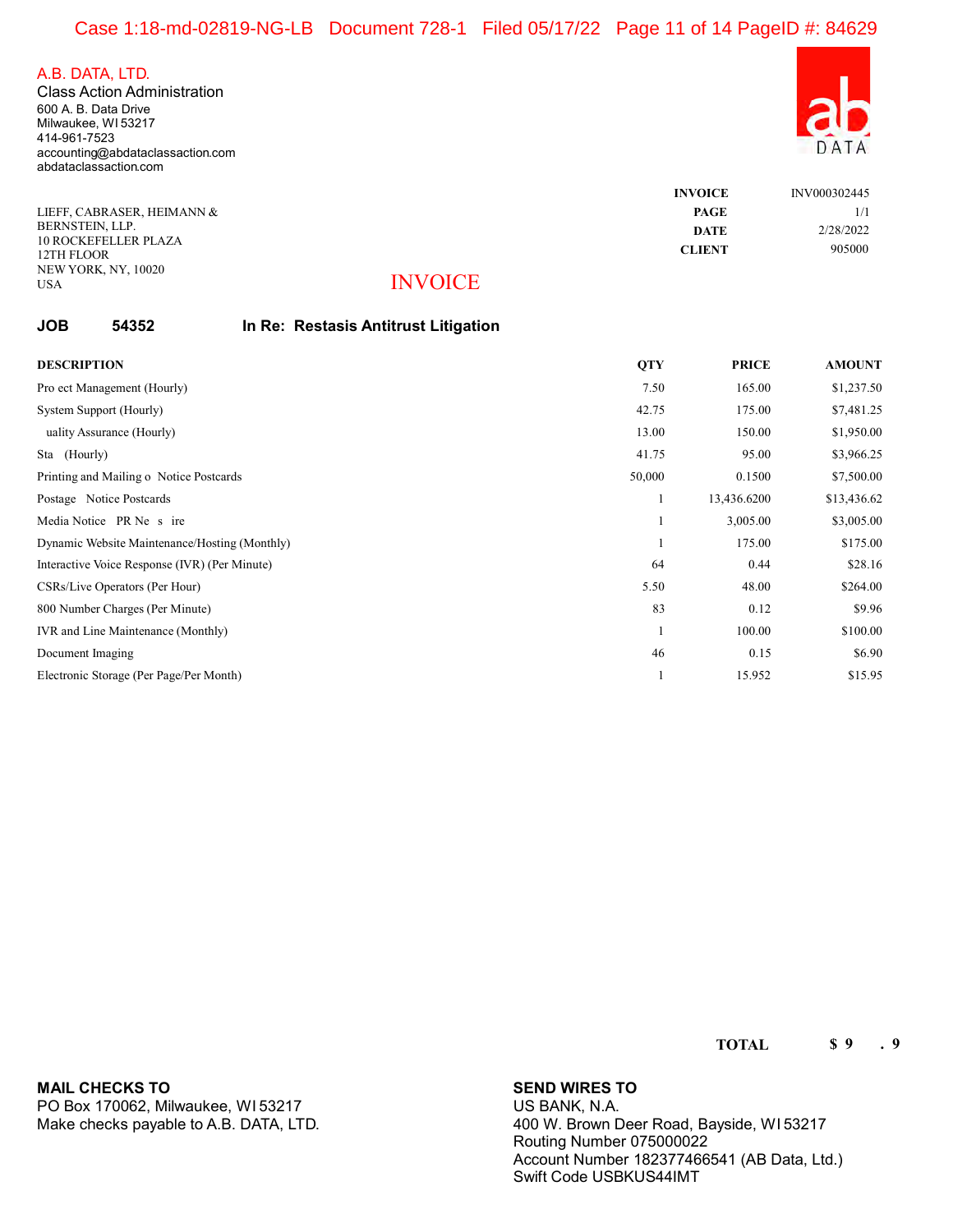## Case 1:18-md-02819-NG-LB Document 728-1 Filed 05/17/22 Page 12 of 14 PageID #: 84630

A.B. DATA, LTD.

600 A. B. Data Drive Milwaukee, WI 53217 414-961-7523 accounting@abdataclassaction.com abdataclassaction.com Class Action Administration

|                             |                | <b>INVOICE</b> | INV000302499 |
|-----------------------------|----------------|----------------|--------------|
| LIEFF. CABRASER. HEIMANN &  |                | <b>PAGE</b>    | 1/1          |
| BERNSTEIN, LLP.             |                | <b>DATE</b>    | 3/10/2022    |
| <b>10 ROCKEFELLER PLAZA</b> |                | <b>CLIENT</b>  | 905000       |
| 12TH FLOOR                  |                |                |              |
| NEW YORK, NY, 10020         |                |                |              |
| <b>USA</b>                  | <b>INVOICE</b> |                |              |

## INVOICE

| <b>JOB</b> | 54352 | In Re: Restasis Antitrust Litigation |  |
|------------|-------|--------------------------------------|--|
|------------|-------|--------------------------------------|--|

DESCRIPTION QTY PRICE AMOUNT Media Notices \$438,061.75 \$438,061.75 \$438,061.75

PO Box 170062, Milwaukee, WI 53217 Make checks payable to A.B. DATA, LTD. MAIL CHECKS TO **SEND WIRES TO** 

US BANK, N.A. 400 W. Brown Deer Road, Bayside, WI 53217 Routing Number 075000022 Account Number 182377466541 (AB Data, Ltd.) Swift Code USBKUS44IMT

TOTAL \$80.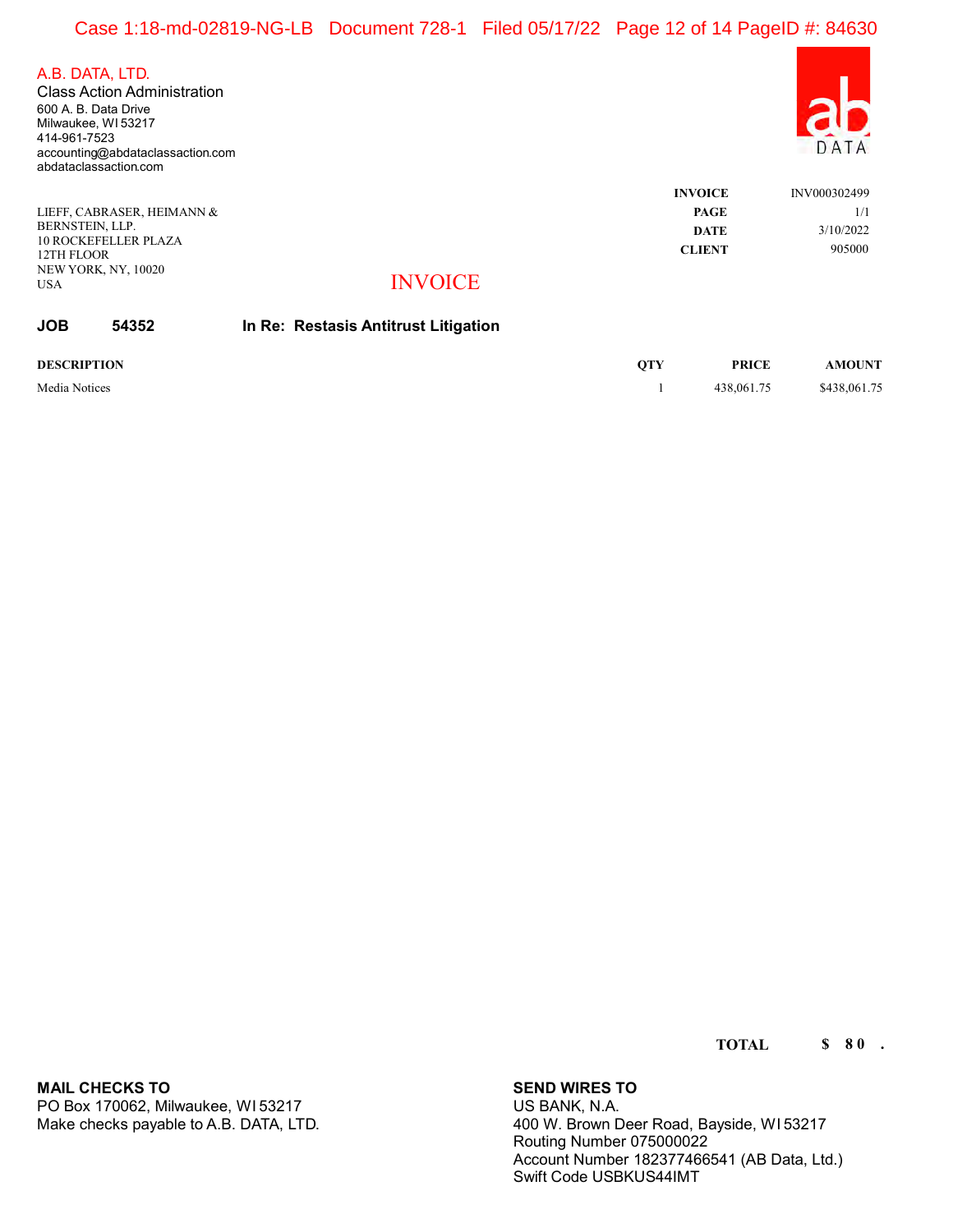USA

600 A. B. Data Drive Milwaukee, WI 53217 414-961-7523 accounting@abdataclassaction.com abdataclassaction.com Class Action Administration

| DA | ГA |
|----|----|

|                                         |                      | <b>INVOICE</b> | INV000302623 |
|-----------------------------------------|----------------------|----------------|--------------|
| LIEFF. CABRASER. HEIMANN &              |                      | <b>PAGE</b>    | 1/1          |
| BERNSTEIN, LLP.<br>10 ROCKEFELLER PLAZA |                      | <b>DATE</b>    | 3/31/2022    |
| 12TH FLOOR                              |                      | <b>CLIENT</b>  | 905000       |
| NEW YORK, NY, 10020                     | $\bf{H}$ II $\bf{M}$ |                |              |

#### **INVOICE**

#### JOB 54352 In Re: Restasis Antitrust Litigation

| <b>DESCRIPTION</b>                                | <b>QTY</b>     | <b>PRICE</b> | <b>AMOUNT</b> |
|---------------------------------------------------|----------------|--------------|---------------|
| Receipt and Processing o Undeliverable Mail       | 672            | 0.50         | \$336.00      |
| Remailing o Notice Postcards to Updated Addresses | 458            | 0.75         | \$343.50      |
| Receipt and Preparation o Paper Claim Forms       | $\overline{4}$ | 2.00         | \$8.00        |
| Upload and Import o Online Forms                  | 7,234.00       | 0.50         | \$3,617.00    |
| Claims Processing (Hourly)                        | 0.25           | 50.00        | \$12.50       |
| Pro ect Management (Hourly)                       | 1.25           | 165.00       | \$206.25      |
| System Support (Hourly)                           | 2.25           | 175.00       | \$393.75      |
| Sta (Hourly)                                      | 19.75          | 95.00        | \$1,876.25    |
| Postage                                           |                | 3.180        | \$3.18        |
| Dynamic Website Maintenance/Hosting (Monthly)     |                | 175.00       | \$175.00      |
| Interactive Voice Response (IVR) (Per Minute)     | 165            | 0.44         | \$72.60       |
| CSRs/Live Operators (Per Hour)                    | 7.75           | 48.00        | \$372.00      |
| 800 Number Charges (Per Minute)                   | 301            | 0.12         | \$36.12       |
| IVR and Line Maintenance (Monthly)                |                | 100.00       | \$100.00      |
| Document Imaging                                  | 67             | 0.15         | \$10.05       |
| Electronic Storage (Per Page/Per Month)           |                | 2.260        | \$2.26        |
| Translation Services Tranper ect                  |                | 622.22       | \$622.22      |

TOTAL \$8,88.8

MAIL CHECKS TO **SEND WIRES TO** 

PO Box 170062, Milwaukee, WI 53217 Make checks payable to A.B. DATA, LTD.

US BANK, N.A. 400 W. Brown Deer Road, Bayside, WI 53217 Routing Number 075000022 Account Number 182377466541 (AB Data, Ltd.) Swift Code USBKUS44IMT